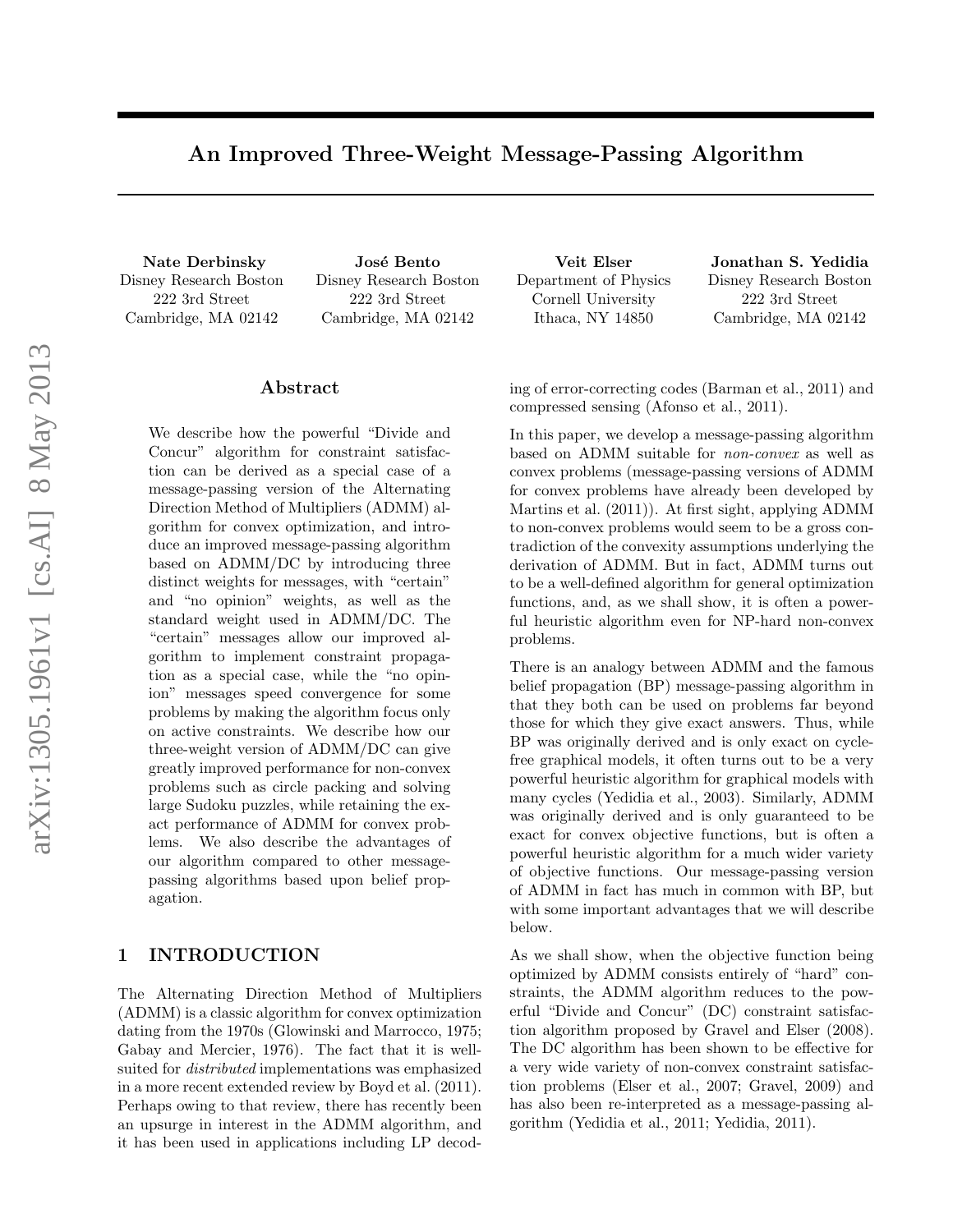The message-passing version of ADMM that we develop here gives an intuitive explanation of how the algorithm functions—messages are sent back and forth between variables and cost functions about the best values for the variables, until consensus is reached. It also raises a natural question—how should those messages be weighted?

We introduce here an extension of ADMM, that is wellsuited to a variety of non-convex problems, whereby the messages can have three different weights. A "certain" weight means that a cost function or variable is certain about the value of a variable and all other opinions should defer to that value; a "no opinion" weight means that the function or variable has no opinion about the value, while a "standard weight" means that the message is weighted equally with all other standard-weight messages.

The message-passing version of the standard ADMM algorithm will use only standard-weight messages; we will show that adding "certain" and "no opinion" weights gives a natural way to improve the algorithm for non-convex problems. In particular, we show that for solving problems like Sudoku, "certain" weights can let the algorithm implement constraint propagation (Tack, 2009), while for problems like packing circles into a square, "no opinion" weights improve convergence by letting the algorithm ignore "slack" constraints and focus on active ones.

Although our three-weight version of the ADMM algorithm only constitutes a relatively small change to the standard ADMM algorithm, it gives enormous improvements in the rate at which the algorithm finds solutions for a variety of different problems. In this paper we have focused on the Soduku and circle packing problems for purposes of illustration, but we emphasize that the three-weight algorithm can be applied to a wide range of other convex or non-convex optimization problems.

# 2 MESSAGE-PASSING ADMM

We begin by deriving a message-passing version of the ADMM algorithm, and show that it can be applied to a completely general optimization problem. Suppose that we are given the general optimization problem of finding a configuration of some variables that minimizes some objective function, subject to some constraints. The variables may be continuous or discrete, but we will represent all variables as continuous, which we can do by adding constraints that enforce the discrete nature of some of the variables. For example, if we have a variable that can take on Q discrete labels, we could represent it with Q binary indicator variables representing whether the original variable is in one of the Q states, and each binary variable is represented as a continuous variable but subject to the constraint that exactly one of the Q indicator variables is equal to 1 while the rest are equal to 0.

We can collect all of our  $N$  continuous variables, and represent them as a vector  $r \in \mathbb{R}^N$ , and our problem becomes one of minimizing an objective function  $E(r)$ , subject to some constraints on r. We can consider all the constraints to be part of the objective function by introducing a cost function  $E_a(r)$  for each constraint, such that  $E_a(r) = 0$  if the constraint is satisfied, and  $E_a(r) = \infty$  if the constraint is not satisfied. The original objective function  $E(r)$  may also be decomposable into a collection of local cost functions. For example, for the problem of minimizing an Ising Model objective function, there would be a collection of local cost functions representing the "soft" pairwise interactions and local fields, and there would be other cost functions representing the the "hard" constraints that each Ising variable can only take on two possible values.

To summarize, then, we focus on the general problem of minimizing an objective function written as  $\sum_{a=1}^{M} E_a(r)$  where there are M cost functions that can be either "soft" or "hard", and  $r \in \mathbb{R}^n$ . Such a problem can be given a standard "factor graph" (Kschischang et al., 2001; Loeliger, 2004) representation like that in Figure  $1(a)$ .

To derive our message-passing algorithm, we will manipulate the problem into a series of equivalent forms, before actually minimizing the objective. The first manipulation is to convert our problem over the variables  $r_i$  into an equivalent problem that depends on variables  $x_{ij}$  that sit on the edges of a "normalized" Forney-style factor graph (Forney Jr, 2001), as in Figure 1(b). The variables in the standard factor graph are replaced with equality constraints, and each of the edge variables is a copy of the corresponding variable that was on its right. The point is that edge variables attached to the same equality constraint must ultimately equal each other, but they can temporarily be unequal while they separately try to satisfy different cost functions on the left. We will use the notation  $x$ to represent a vector consisting of the entire collection of  $x_{ij}$  edge variables; note that x normally has higher dimensionality than  $r$ .

Because of the bipartite structure of a Forney factor graph, we can split our cost functions into two groups: those on the left that represent our original soft cost functions and hard constraints, and those on the right that represent equality constraints. We now imagine that each  $x_{ij}$  edge variable sits on the left side of the edge, and make a copy of it called  $z_{ij}$  that sits on the right side of the edge, and formally split our objective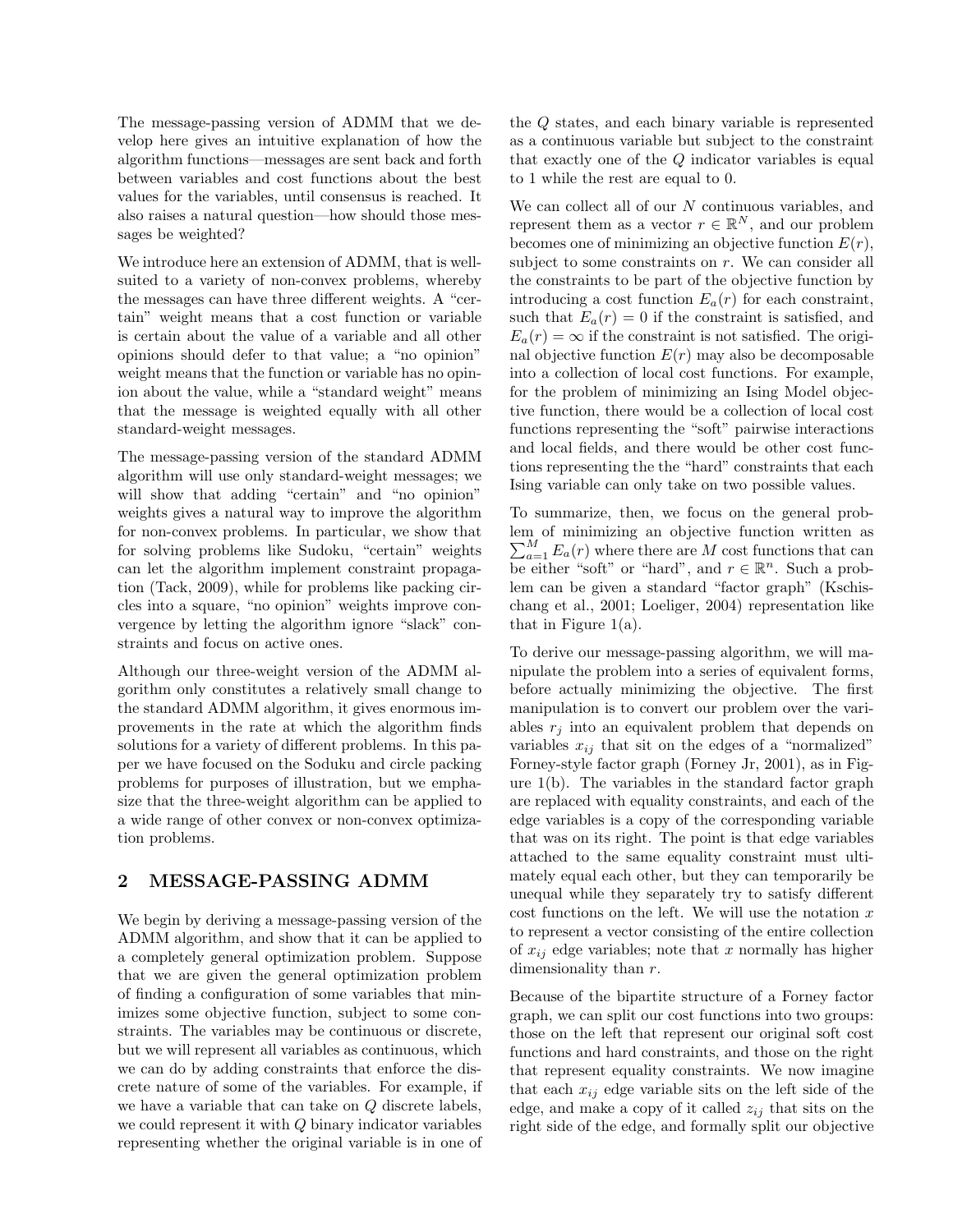

Figure 1: Factor graph representations of an optimization problem. (a) The blue circles represent the variables, while the red squares represent hard or soft cost functions. If a line connects a square to circle, that means that the corresponding cost function depends on the corresponding variable. (b) A Forney factor graph representing the same problem. Each of the original  $r_i$  variable nodes is converted into an equality constraint, and the  $r_i$  variable is replaced by copies denoted  $x_{ij}$  that sit on the edges.

function  $E(x)$  into a sum of the left cost functions  $f(x)$ and the right cost functions  $g(z)$ , where z is a vector made from all the  $z_{ij}$  variables (see Figure 2).

The constraint that each edge variable  $x_{ij}$  equals its copy  $z_{ij}$  will be enforced by a Lagrange multiplier  $y_{ij}$ , in a Lagrangian that we can write as  $L(x, y, z) =$  $f(x) + g(z) + y \cdot (x - z)$ . It will turn out to be useful to add another term  $(\rho/2)(x-z)^2$  to "augment" the Lagrangian. Since  $x = z$  at the optimum, this term is zero at the optimum and non-negative elsewhere, so it clearly does not change the optimum. The parameter  $\rho$  can be thought of as a scalar, but later we will generalize it to be a vector with a different  $\rho_{ij}$  for each edge. In summary, as illustrated in Figure 2, our original problem of minimizing  $E(r)$  has become equivalent to finding the minimum of the augmented Lagrangian

$$
L(x, y, z) = f(x) + g(z) + y \cdot (x - z) + \frac{\rho}{2}(x - z)^2.
$$
 (1)

To make progress in the derivation of our algorithm, we now make the assumption that each of the local cost functions  $f_a(x)$  on the left side of the factor graph is convex. We emphasize again that our final algorithm will be well-defined even when this assumption is violated. All the equality cost functions on the right are clearly convex, and the augmenting quadratic terms



Figure 2: Solving constrained optimization problems is equivalent to a minimization problem that naturally splits into three pieces: (1) minimizing the original soft and hard cost functions  $f(x)$  on the left, (2) minimizing the equality cost functions  $q(z)$  on the right, and (3) ensuring that the  $x = z$  with the Lagrange multipliers y.

are convex, so our overall function is convex as well (Boyd and Vandenberghe, 2004). That means that we can find the minimimum of our Lagrangian by maximizing the dual function

$$
h(y) = L(x^*, y, z^*)
$$
\n<sup>(2)</sup>

where  $(x^*, z^*)$  are the values of x and z that minimize  $L$  for a particular choice of  $y$ :

$$
(x^*, z^*) = \underset{x,z}{\text{argmin}} L(x, y, z) \tag{3}
$$

We use a gradient ascent algorithm to maximize  $h(y)$ . Thus, given values of  $y<sup>t</sup>$  at some iteration t, we iteratively compute  $(x^*, z^*) = \operatorname*{argmin}_{x,z} L(x, y^t, z)$ , and then move in the direction of the gradient of  $h(y)$  according to

$$
y^{t+1} = y^t + \alpha \frac{\partial h}{\partial y} = y^t + \alpha (x^* - z^*)
$$
 (4)

where  $\alpha$  is a step-size parameter.

We take advantage of the bipartite structure of our factor graph to decouple the minimizations of  $x$  and z. Introducing the scaled Lagrange multiplier  $u = y/\rho$ (see Boyd et al., 2011, sec. 3.1.1) and the "messages"  $m^t = x^t + u^t$  and  $n^t = z^t - u^t$ , we obtain the following iterative equations which define our message-passing version of ADMM:

$$
x^{t} = \underset{x}{\text{argmin}} [f(x) + (\rho/2)(x - n^{t})^{2}] \tag{5}
$$

$$
z^{t+1} = \underset{z}{\text{argmin}} \left[ g(z) + (\rho/2)(z - m^t)^2 \right] \tag{6}
$$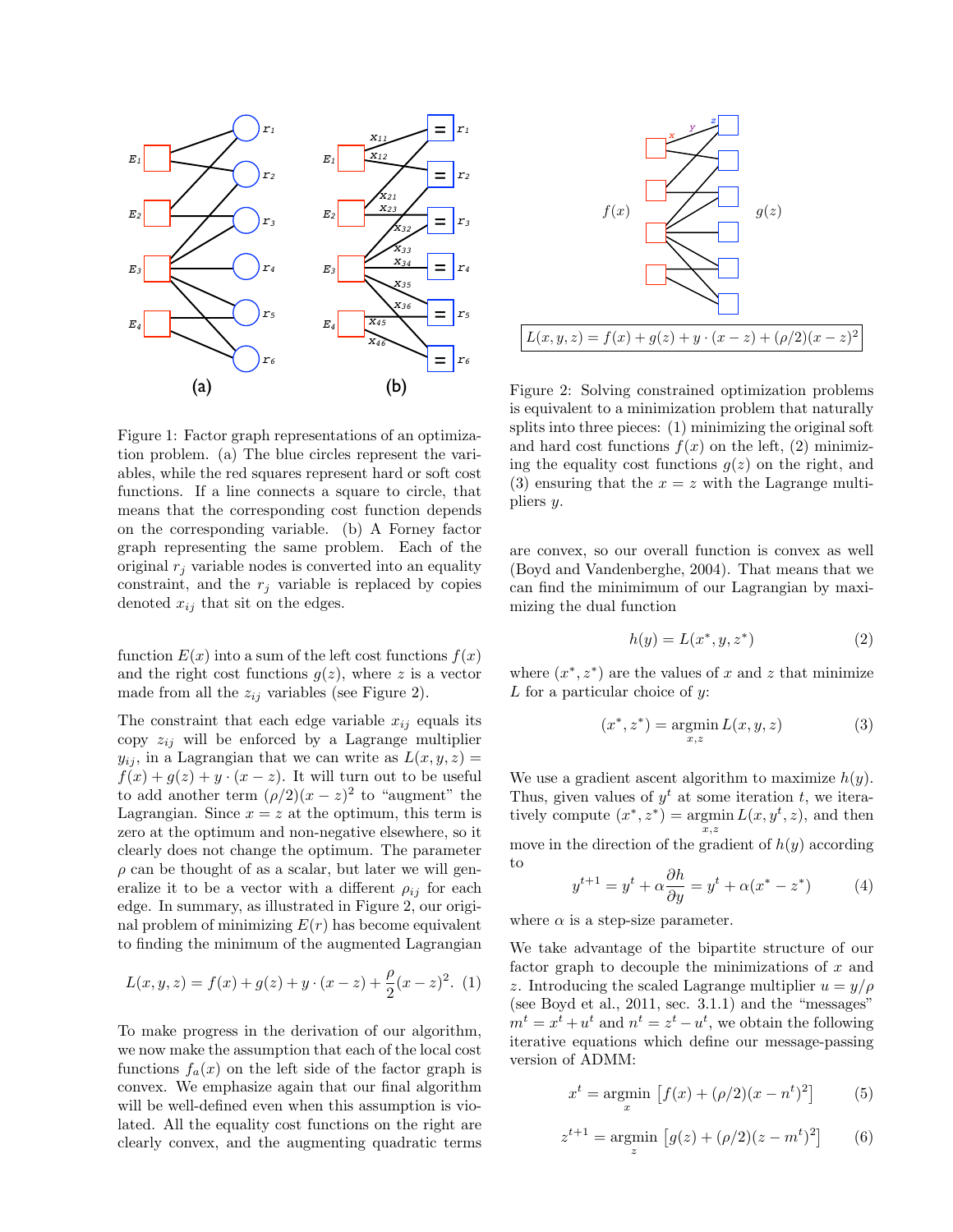$$
u^{t+1} = u^t + \frac{\alpha}{\rho}(x^t - z^{t+1})
$$
 (7)

The algorithm is initialized by choosing  $u^0 = 0$ , and starting with some initial  $z<sup>0</sup>$ . Then equation (5) determines  $x^0$ , equation (6) determines  $z^1$ , equation (7) determines  $u^1$ , we go back to equation (5) for  $x^1$ , and so on.

Intuitively, the  $z$  and  $x$  variables are analogous to the single-node and multi-node "beliefs" in belief propagation, while the messages  $m$  and  $n$  are messages from the nodes on the left to those on the right, and viceversa, respectively, much as in the "two-way" version of the standard belief propagation algorithm (Yedidia et al., 2005). In each iteration, the algorithm computes beliefs on the left based on the messages coming from the right, then beliefs on the right based on the messages from the left, and then tries to equalize the beliefs on the left and right using the  $u$  variables. Notice that the u variables keep a running total of the differences between the beliefs on the left and the right, and are much like control variables tracking a time-integrated difference from a target value.

It is very important to realize that all the updates in these equations are local computations and can be done in parallel. Thus, if function  $\cos t$  a is connected to a small set of edges with variables  $\{x\}_a$ , then it will only need to look at the messages  $\{n\}_a^t$  on those same edges to perform its local computation

$$
\{x\}_{a}^{t+1} = \underset{\{x\}_{a}}{\operatorname{argmin}} \left[ f_a(\{x\}_a) + (\rho/2)(\{x\}_a - \{n\}_a^t)^2 \right].
$$
\n(8)

These local computations are usually easy to implement with small "minimizing" subroutines specialized to the particular  $f_a({x}_a)$ . Such a subroutine balances the desire to minimize the local  $f_a({x}_a)$  with the desire to agree with the  $\{n\}_a^t$  messages coming from other nodes. The  $\rho$  parameter lets us vary the relative strength of these competing influences.

The minimizations in equation (6) are similarly all local computations that can be done in parallel. In fact, because the  $g_a({z}_a)$  functions on the right all represent hard equality constraints, these minimizations will reduce to a particularly simple form (the output  $z$ 's will be given as the mean of the incoming m messages), as we shall describe in the next section.

When all the  $f_a({x}_a)$  functions are convex, our overall problem is convex, and the ADMM algorithm provably converges to the correct global minimum (Boyd et al., 2011), although it is important to note that no guarantees are made about the speed of conver- $\mu$ gence.<sup>1</sup> However, as is easy to see, the algorithm is in fact perfectly well defined even for problems where the  $f_a({x}_a)$  functions are not convex (so long as they are bounded below). In the next section, we begin our investigation of how the algorithm might be used for non-convex problems, beginning with its relation to the Divide and Concur algorithm.

#### 3 DIVIDE AND CONCUR

The Divide and Concur (DC) algorithm (Gravel and Elser, 2008) for constraint satisfaction problems historically traces its roots back to the Douglas-Rachford algorithm (Douglas and Rachford, 1956), later extended into a projection operator splitting method for solving convex problems by Lions and Mercier (1979). The surprisingly successful application of such a "difference-map" projection algorithm to the nonconvex phase retrieval problem by Fienup (1982) led to the realization that these algorithms could also be useful for non-convex problems (Bauschke et al., 2002; Elser et al., 2007).

Our object in this section is to make clear that the DC algorithm is in fact a special case of the ADMM algorithm, for those problems where the  $f_a({x}_a)$  all represent hard constraints. In that case, we can write the legal configurations of  $\{x\}_a$  as a constraint set  $\mathcal{D}$ , and require that  $f_a({x}_a) = 0$  for  ${x}_a \in \mathcal{D}$ , and  $f_a({x}_a) = \infty$  for  ${x}_a \notin \mathcal{D}$ . Then each local minimization to compute  $\{x\}_{a}^{t+1}$  as given by equation (8) would reduce to a projection of the incoming messages  ${n}_a$  onto the constraint set:

$$
\{x\}_{a}^{t+1} = P_D(\{n\}_{a}^t). \tag{9}
$$

This is easily understood if one realizes that the  $f_a({x}_a)$  term in equation (8) enforces that  ${x}_a$ must be in the constraint set, while minimizing the  $(\rho/2)(\{x\}_a - \{n\}_a^t)^2$  term enforces that the computed  ${x}_a$  values are as close as possible (using a Euclidean metric) to the messages  $\{n\}_a^t$ , and that is the definition of a projection.

Similarly the cost functions  $g_a({z})$  represent hard equality constraints, so we can write the  $\{z\}_a^{t+1}$  updates as projections of the  $\{m\}_a^t$  messages onto the equality constraint sets  $\mathcal{C}$ :

$$
\{z\}_{a}^{t+1} = P_C(\{m\}_{a}^t). \tag{10}
$$

Assuming that all the  $\rho$  weights are equal (we will go beyond this assumption in the next section), this

<sup>1</sup>Our derivation starting with an arbitrary optimization

problem and using Forney factor graphs guarantees that the  $g_a({z}_a)$  functions on the right are all equality constraints, which are convex. More generally, ADMM can be considered to be an algorithm which operates on any functions  $f(x)$  and  $g(z)$ , and gives exact answers so long as  $f(x)$  and  $g(z)$  are both convex, as in (Boyd et al., 2011).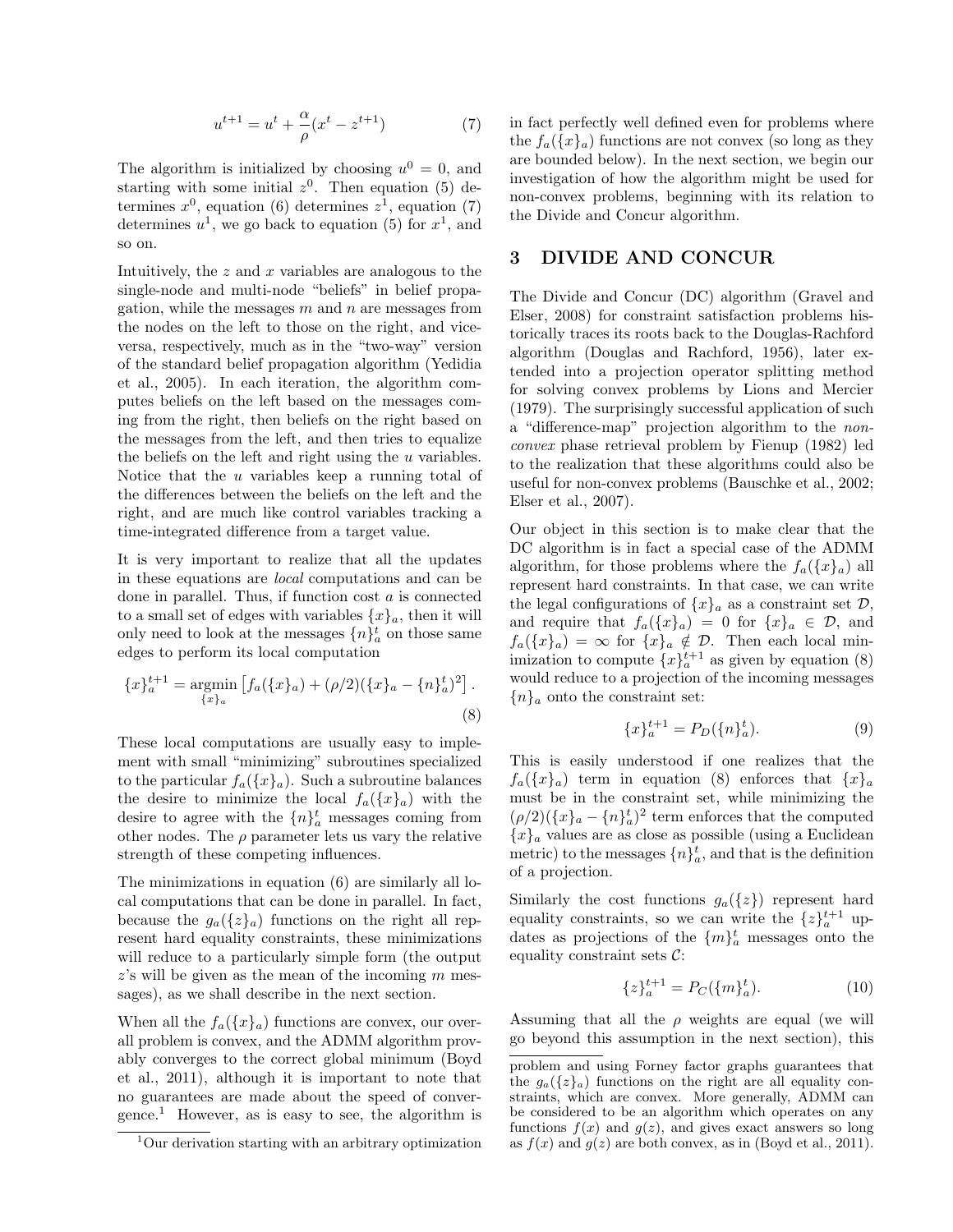can be further simplified: the  $\{z\}_{a}^{t+1}$  values on the edges connected to an equality constraint node should all equal the mean of the messages incoming to that equality node.

Now if we choose the step-size parameter  $\alpha$  to equal the weight  $\rho$ , we can further simplify, and show that instead of requiring updates of all the variables  $x^t, z^t$ ,  $u^t$ ,  $m^t$ , and  $n^t$ , our algorithm actually reduces to an iteration of a single state variable: the messages  $m<sup>t</sup>$ . Some tedious but straightforward algebra manipulating equations  $(5)$ ,  $(6)$ , and  $(7)$ , along with the definitions of  $m<sup>t</sup>$  and  $n<sup>t</sup>$ , lets us eliminate the  $x<sup>t</sup>$ ,  $z<sup>t</sup>$ , and  $u<sup>t</sup>$ variables and reduce to the message-update equations:

$$
n^{t+1} = 2P_C(m^t) - m^t \tag{11}
$$

and

$$
m^{t+1} = m^t + P_D(n^{t+1}) - P_C(m^t)
$$
 (12)

or equivalently leave us with the single update equation for the  $m<sup>t</sup>$  messages:

$$
m^{t+1} = P_D(2P_C(m^t) - m^t) - (P_c(m^t) - m^t) \quad (13)
$$

Equation (13) is also known as the "difference-map" iteration used by the Divide and Concur algorithm.<sup>2</sup>

#### 4 THREE-WEIGHT ALGORITHM

Notice that although the DC algorithm is a special case of the ADMM algorithm, the weights  $\rho$  in ADMM have disappeared in the DC update equations. These weights have a very intuitive meaning in our messagepassing ADMM algorithm—they reflect how strongly the messages should be adhered to in comparison to the local function costs; i.e. the "reliability" or "certainty" of a message. It is thus natural to consider a generalized version of the message-passing ADMM algorithm where each edge  $(ij)$  connecting a function cost  $i$  to an equality node  $j$  is given its own value of  $\rho_{ij}$  reflecting the certainty of messages on that edge.

In fact, it is more natural to consider an even greater generalization, with different weights for messages going to the left and those going to the right, and where the weights can change with each iteration. We denote the vector of weights going to the left at time t as  $\overleftarrow{\rho}^t$ , and similarly the vector of weights going to the right are denoted  $\overrightarrow{\rho}^t$ . When we want to denote a particular weight on an edge  $(ij)$ , we will denote it  $\overleftarrow{\rho}_{ij}^t$  or  $\overrightarrow{\rho}_{ij}^t$ . We need to be careful that for a convex problem, we ensure that leftward and rightward weights eventually equal each other and are constant, because otherwise

such an algorithm will not necessarily converge to the global optimum.<sup>3</sup>

We therefore need to be relatively conservative in modifying the algorithm, and present here a relatively simple modification which allows for only three possible values for the weights on each edge. First we have standard weight messages with some weight  $\rho_0$  that is greater than zero and less than infinity. The exact value of  $\rho_0$  will be important for the rate of convergence for problems with soft cost functions, but it will be irrelevant for problems consisting entirely of hard constraints, just as it is in standard DC, so for simplicity one can suppose that  $\rho_0 = 1$  for those problems. Second we allow for infinite-weight messages, which intuitively represent that the message's value is certainly correct. Finally we allow for zero-weight messages, which intuitively represent that a function cost node or equality node is completely uncertain about the value that a variable should have, and its opinion should be ignored.

In modifying the ADMM message-passing algorithm to allow for zero weights or infinite weights, we need to also be careful to properly deal with updates of  $u_{ij}$ variables. Intuitively,  $u_{ij}$  variables are tracking the "disagreement" between the left and right beliefs on an edge  $(ij)$ . The  $u_{ij}$  variable on an edge will grow in magnitude over time if the left belief  $x_{ij}$  is persistently less than or persistently greater than the right belief  $z_{ij}$ . Because the  $u_{ij}$  variables are added or subtracted to the beliefs to form the messages, the message values can become quite different from the actual belief values, as the  $u_{ij}$  variables try to resolve the disagreement. With infinite and zero weight messages, it is important to be able to "reset" the  $u_{ij}$  variables to zero if there is no disagreement on that edge; for example when a infinite weight message is sent on an edge, it means that the message is certainly correct, so any previous disagreement recorded in the  $u_{ij}$  should be ignored.

#### 4.1 DETAILED DESCRIPTION OF THREE-WEIGHT ALGORITHM

For clarity, rather than provide a pseudo-code description of the algorithm, we provide a fully explicit English language description.

We initialize by setting all  $u_{ij}^0 = 0$ , and normally use

<sup>2</sup>Sometimes Divide and Concur uses the dual version of the difference-map, where  $n<sup>t</sup>$  is updated according to a rule obtained from Equation (13) by swapping the  $P_C$  and  $P_D$ projections.

<sup>&</sup>lt;sup>3</sup>We observed empirically that variants of our algorithm would fail for convex problems when the weights in the two directions were not eventually equal or when they were not eventually constant. Also, the convergence proof for ADMM on convex problems presented in (Boyd et al., 2011) can be generalized straightforwardly to different weights on each edge, but it depends on the weights being constant within an iteration and between iterations.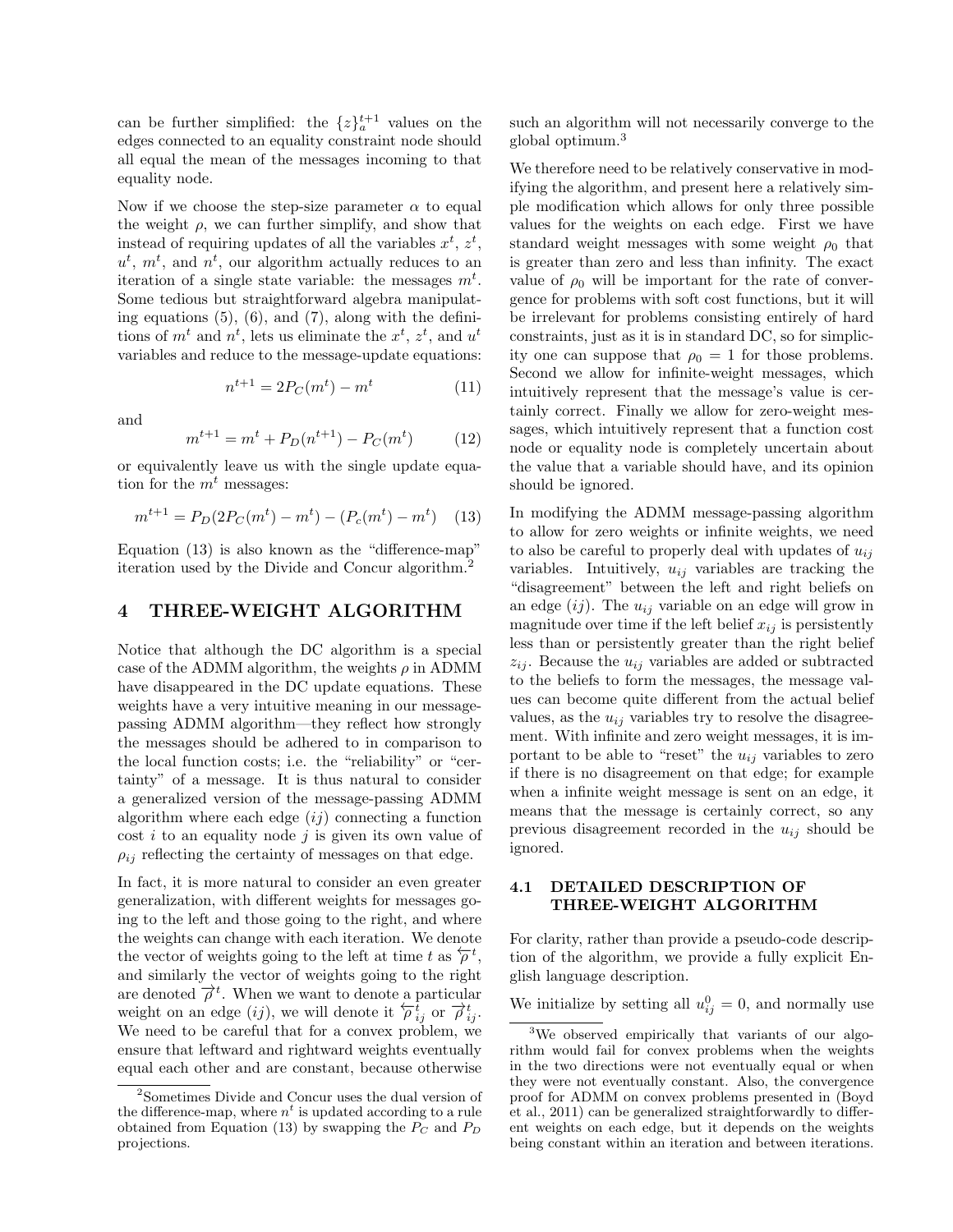zero weights (e.g.  $\overleftarrow{\rho}_{ij}^0 = 0$  on each edge) for the initial  $n<sup>0</sup>$  messages from the right to left for those variables we have no information about. For any variables about which we are certain, we would accompany their messages with infinite weights. We next compute  $x^0$  using the standard update equations

$$
x^{t} = \underset{x}{\operatorname{argmin}} \left[ f(x) + (\overleftarrow{\rho}^{t}/2)(x - n^{t})^{2} \right]. \tag{14}
$$

Any ties in the  $x<sup>t</sup>$  updates are broken randomly. The left-to-right  $m<sup>t</sup>$  messages are computed using  $m<sup>t</sup>$  =  $x^{t} + u^{t}$ , but since  $u^{0} = 0$ , the initial messages to the right will equal the initial  $x^0$  beliefs.

The outgoing  $\overrightarrow{\rho}^t$  weights are computed using an appropriate logic for the function cost on the left, which will depend on an analysis of the function. For example, for the Sudoku problem (see next section) we will only send out standard weights or infinite weights, depending on a logic that sends out infinite weights only when we are certain about the corresponding  $x$ value. Whenever an infinite weight is used, whether for a right-going message at this point or for a leftgoing message at another stage, the  $u_{ij}^t$  for that edge is immediately re-set to zero.

We next compute the  $z^{t+1}$  right beliefs by taking a weighted average of the  $m<sup>t</sup>$  messages, weighted by the  $\overrightarrow{\rho}^t$  weights. That means that if any message has infinite weight, it will control the average, and any zeroweight message will not contribute to the average. If the logic used to send infinite weights is correct, there cannot be any contradictions between infinite weight messages.

To compute the weights coming back to the left from an equality node, we follow the following logic. First, if any edge is sending in an infinite  $\overrightarrow{\rho}_{ij}^t$  weight, all edges out of the equality node get back an infinite  $\overleftarrow{p}_{ij}^{t+1}$ <br>weight. Otherwise, all edges get back a standard  $\overleftarrow{p}_{ij}^{t+1}$ weight as long as at least one of the incoming weights is non-zero. Finally, if all incoming  $\overrightarrow{\rho}_{ij}^t$  are zero, the outgoing  $\overleftarrow{\rho}^{t+1}_{ij}$  weights are also set to zero.

Next, all u variables are updated. Any  $u_{ij}$  on an edge that has an infinite weight in either direction is reset to zero. Also any edge that has a zero weight  $\overrightarrow{\rho}_{ij}^t$  has its u variable reset to zero (the reasoning is that it did not contribute to the average, and should agree with the consensus of the rest of the system). Any edge that has a standard weight  $\overrightarrow{\rho}_{ij}^t$  while all other edges into its equality node have zero weight also has its  $u$ variable reset to zero (the reasoning again is that there was no disagreement, so there is no longer any need to modify the right belief). Any other edge that has a standard weight  $\overrightarrow{\rho}_{ij}^t$  and a standard weight  $\overleftarrow{\rho}_{ij}^{t+1}$ will have its  $u_{ij}^{t+1}$  updated according to the formula



Figure 3: A typical  $9 \times 9$  sudoku puzzle: (a) original problem and (b) corresponding solution, with added digits marked in red.

 $u_{ij}^{t+1} = u_{ij}^t + (\alpha/\rho_0)(x_{ij}^t - z_{ij}^{t+1})$ . Once the u variables are updated, we can update all the right-to-left  $n^{t+1}$ messages according to the formulas  $n_{ij}^{t+1} = z_{ij}^{t+1} - u_{ij}^{t+1}$ .

Finally, we are done with an iteration and can go on to the next one. Our stopping criterion is that all the  $n$  and  $m$  messages are identical from iteration to iteration, to some specified numerical tolerance.

We now illustrate the utility of non-standard weights on two non-convex problems: Sudoku and circlepacking. We will find that infinite weights are useful for Sudoku, because they allow the algorithm to propagate certain information, while zero weights are useful for circle-packing because they allow the algorithm to ignore irrelevant constraints.

#### 5 SUDOKU

A Sudoku puzzle is a partially completed row-column grid of cells partitioned into  $N$  regions, each of size  $N$ cells, to be filled in using a prescribed set of  $N$  distinct symbols, such that each row, column, and region contains exactly one of each element of the set. A well-formed Sudoku puzzle has exactly one solution. Sudoku is an example of an exact-cover constraintsatisfaction problem and is NP-complete when generalized to  $N \times N$  grids (Yato and Seta, 2003).

People typically solve Sudoku puzzles on a  $9 \times 9$  grid (e.g. see Figure 3) containing nine  $3 \times 3$  regions, but larger square-in-square puzzles are also possible when investigating Sudoku-solving algorithms. To represent an  $N \times N$  square-in-square Sudoku puzzle as an optimization problem we use  $\mathcal{O}(N^3)$  binary indicator variables and  $\mathcal{O}(N^2)$  hard constraints. For all open cells (those that have not been supplied as "clues"), we use a binary indicator variable, designated as  $v(row, column, digit)$ , to represent each possible digit assignment. For example, the variables  $v(1, 3, 1)$ ,  $v(1, 3, 2) \ldots v(1, 3, 9)$  represent that the cell in row 1, column 3 can take values 1 through 9. We then apply hard "one-on" constraints to enforce digit distinctiveness: a one-on constraint requires that a single variable is "on"  $(1.0)$  and any remaining are "off"  $(0.0)$ .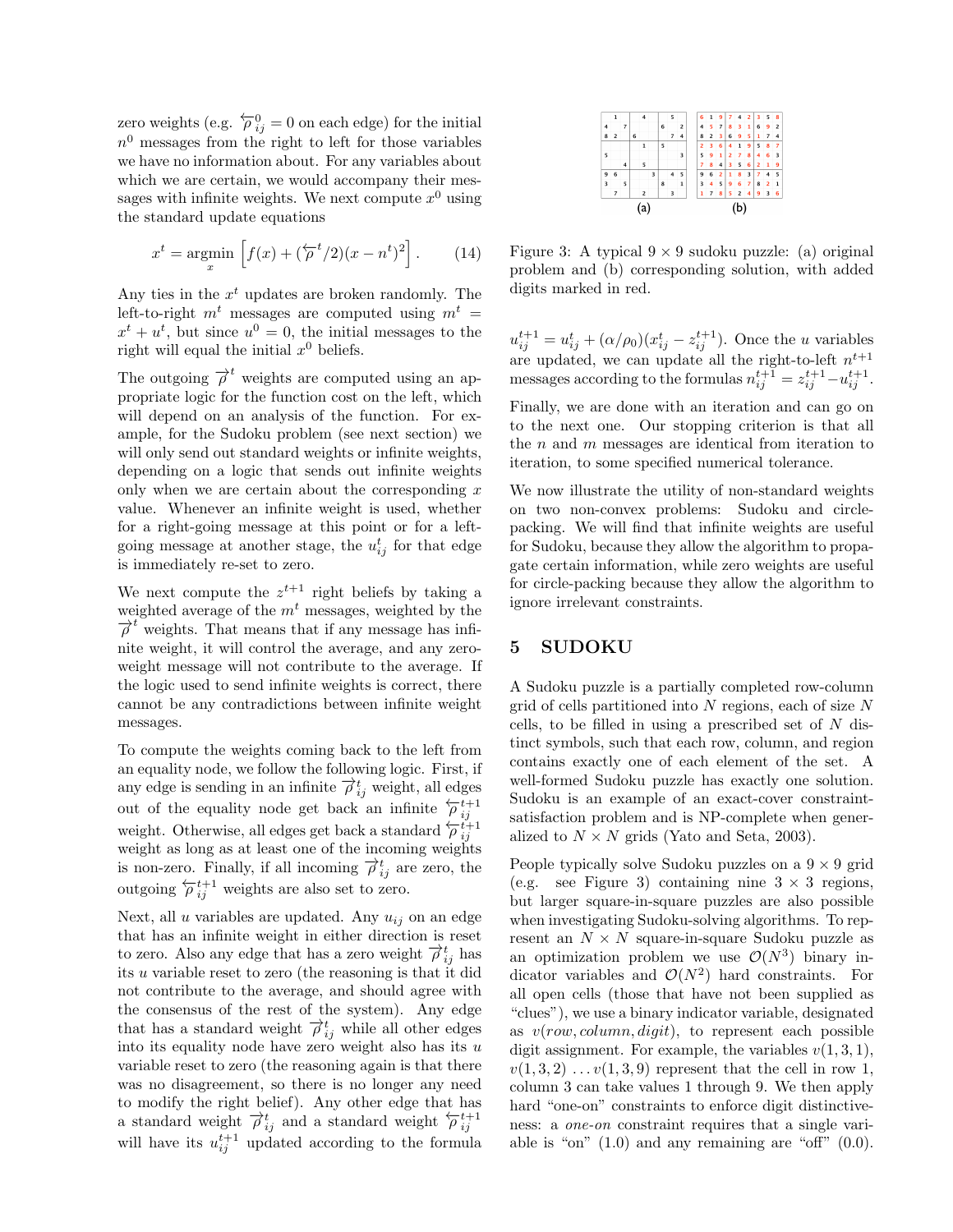We apply *one-on* constraints to four classes of variable sets:

- 1.  $\forall r \forall c \ \{v(row, col, dig) \ : \ row = r, \ col = c\}$ one digit assignment per cell
- 2.  $\forall r \forall d \ \{v(row, col, dig) : row = r, dig = d\}$ one of each digit assigned per row
- 3.  $\forall c \forall d \ \{v(row, col, dig) \ : \ col \ = \ c, \ dig \ = \ d\}$ one of each digit assigned per column
- 4.  $\forall s \forall d \{v(row, col, dig) : sq(row, col) = s, dig = d\}$ one of each digit assigned per square

Prior work on formulating Sudoku puzzles as constraint-satisfaction problems (e.g. Simonis, 2005) has utilized additional, redundant constraints to strengthen deduction by combining several of the original constraints, but we only utilize this base constraint set.

Analysis of Sudoku as a dynamical system has shown that puzzle difficulty depends not only on the global properties of variable size and constraint density, but also positioning patterns of the clues. Algorithmic search through solution space can be chaotic, with search times varying by orders of magnitude across degrees of difficulty (Ercsey-Ravasz and Toroczkai, 2012).

Though Sudoku is not convex, we demonstrate in this section that ADMM is often an effective algorithm: it only converges to actual solutions, it often completes puzzles quickly, and it scales to large puzzle sizes.

We also integrate an implementation of infinite weights within the *one-on* minimizers, which serves to reduce the search space of the problem instance. We show that introducing certainty via our three-weight algorithm often improves time-to-solution, especially in puzzles where constraint propagation is sufficient to logically deduce most or all of the puzzle solution with no search required (Simonis, 2005). This is of course natural and to be expected—if we can reduce the effective size of the puzzle to be solved by first successively inferring certain values for cells (much as humans do when solving Sudoku puzzles), only a smaller difficult core will need to be solved using the standard weight messages.

#### 5.1 EVALUATION

We implemented each hard one-on constraint as a cost function on the left. For this class of constraint, minimizing equation (8) involves a linear scan: select the sole "on" edge as that which is certain and "on"  $(\overleftarrow{\rho}_{ij}^t = \infty \text{ and } n_{ij}^t = 1.0) \text{ or, in absence of such an}$ 

edge, that with the greatest incoming message value and a standard weight.

Outgoing weights  $(\overrightarrow{\rho}_{ij}^t)$  default to  $\rho_0$ , with three exceptions. First, if a single edge is certain and "on"  $(\overleftarrow{\rho}_{ij}^t = \infty \text{ and } n_{ij}^t = 1.0)$ , all outgoing assignments are certain. Second, if all but a single incoming edge is certain and "off" ( $\overleftarrow{\rho}_{ij}^t = \infty$  and  $n_{ij}^t = 0.0$ ), all outgoing assignments are certain. Finally, incoming certainty for an edge is maintained in its outgoing weight  $(\overleftarrow{\rho}_{ij}^t = \infty \Rightarrow \overrightarrow{\rho}_{ij}^t = \infty).$ 

We downloaded 185  $N \times N$  Sudoku puzzles where  $N \in \{9, 16, 25, 36, 49, 64, 81\}$  from an online puzzle repository <sup>4</sup> . For each puzzle instance we applied both the ADMM message-passing algorithm and our threeweight algorithm using five random seeds for initial conditions.

For all puzzle trials, both algorithms converged to the correct solution, but Table 1 provides evidence that our three-weight algorithm improved performance. The "% Improved  $> 2\times$ " column indicates the percentage of puzzle trials within each puzzle size for which our algorithm converged in fewer than 50% as many iterations given the same initial conditions: by this definition, our algorithm improved more than 80% of all trials as compared to ADMM. The "Median Speedup" column refers to the improvement in iterations-to-solution for each trial: overall the median improvement for our algorithm was a  $4.12\times$  reduction in iterations, with a maximum improvement of  $61.21\times$ on a single puzzle. While a total of 55 trials required more iterations to solve using our algorithm, when aggregated by puzzle size and difficulty (as labeled by the puzzle author), only two classes of puzzle suffered reduced performance: (a) two "impossible"  $16 \times 16$  puzzles and (b) the hardest  $49 \times 49$  puzzle. It is likely with these difficulty ratings, constraint propagation was of little assistance, and thus both algorithms relied upon equivalent search methods within a chaotic space, but from different starting points.

## 6 CIRCLE PACKING

Circle packing is the problem of positioning a given number of congruent circles in such a way that the circles fit fully in a square without overlapping. A large number of circles makes finding a solution difficult, due in part to the coexistence of many different circle arrangements with similar density. For example, the packing in Figure 4 can be rotated across either or both axes, and the free circle in the upper-right corner (a "free circle" or "rattle") can be moved without affecting the density of the configuration.

<sup>4</sup>http://www.menneske.no/sudoku/eng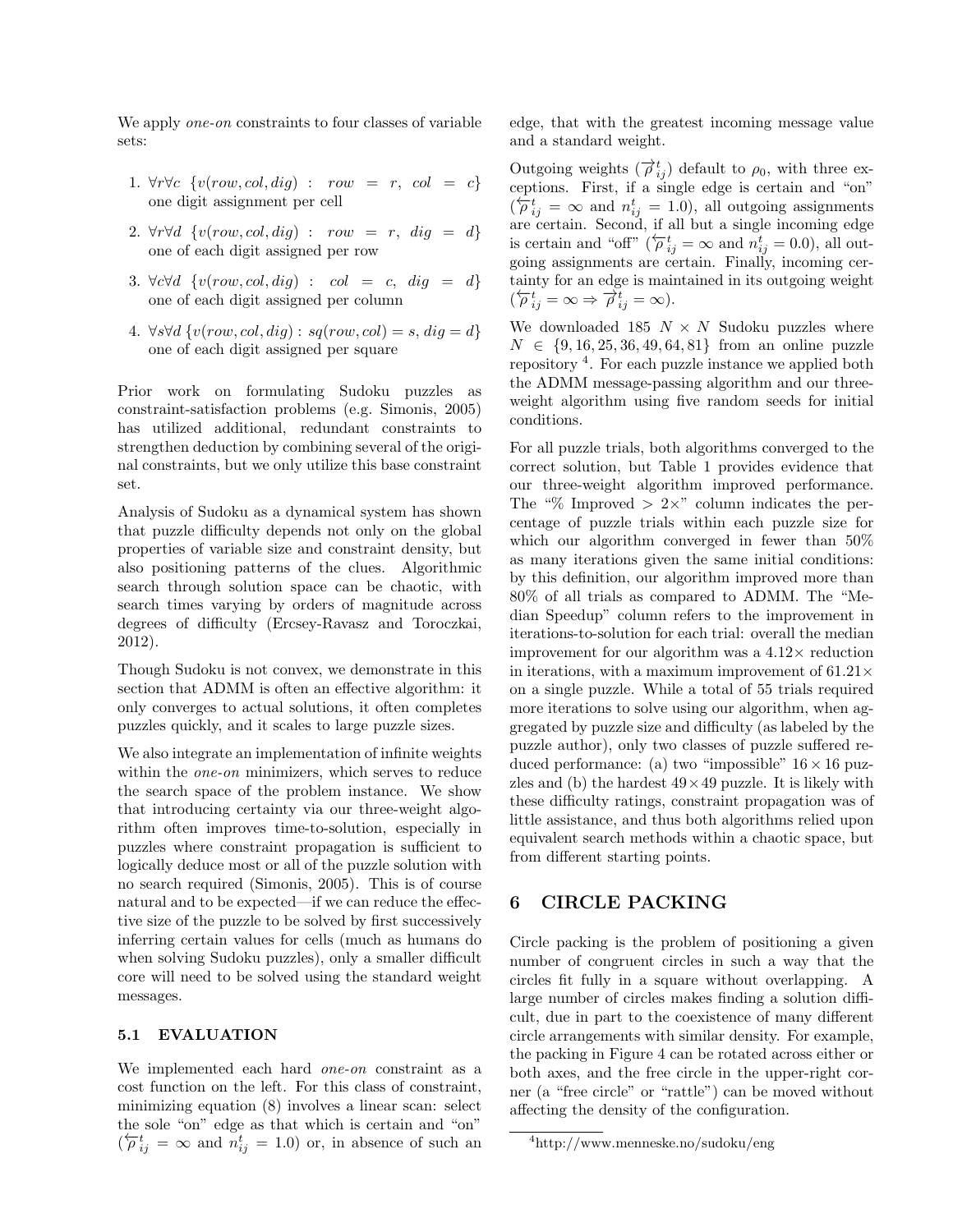Table 1: Algorithmic comparison of iterationsto-convergence in NxN square-in-square Sudoku puzzles. Each puzzle was solved using 5 different random seeds and improvement is comparing our three-weight algorithm to ADMM with a single standard weight of 1.0. The value of "speedup" is computed as  $(iterations_{\text{ADMM}}/iterations_{\text{three weight}})$ and "% improved" refers to the percentage of trials that reduced iterations-to-solution by more than  $2 \times$ .

| N  | #<br><b>Puzzles</b> | % Improved<br>$>2\times$ | $\operatorname*{Median}% \operatorname*{grad}\nolimits_{\mathbb{Z}}\left( \mathcal{N}_{1}\right) =\operatorname*{grad}\nolimits_{\operatorname*{diag}\nolimits_{\mathbb{Z}}\left( \mathcal{N}_{2}\right) }%$<br>Speedup |
|----|---------------------|--------------------------|-------------------------------------------------------------------------------------------------------------------------------------------------------------------------------------------------------------------------|
| 9  | 50                  | 83.20%                   | $3.35\times$                                                                                                                                                                                                            |
| 16 | 50                  | 74.40%                   | $3.65\times$                                                                                                                                                                                                            |
| 25 | 50                  | 82.80%                   | $5.58\times$                                                                                                                                                                                                            |
| 36 | 25                  | 77.60%                   | $5.35\times$                                                                                                                                                                                                            |
| 49 | 5                   | 80.00%                   | $4.44\times$                                                                                                                                                                                                            |
| 64 |                     | 100.00%                  | $6.01\times$                                                                                                                                                                                                            |
| 81 |                     | $60.00\%$                | $2.03\times$                                                                                                                                                                                                            |



Figure 4: An example packing of 14 circles within a square. Contacting circles are indicated by lines.

To represent a circle-packing instance with N objects as an optimization problem we use  $\mathcal{O}(N)$  continuous variables and  $\mathcal{O}(N^2)$  constraints. Each object has 2 variables: one representing each of its coordinates (or, more generally,  $d$  variables for packing spheres in  $d$ dimensions). For each object we create a single *box*intersection constraint, which enforces that the object stays within the box. Furthermore, for each pair of objects, we create a pairwise-intersection constraint, which enforces that no two objects overlap.

Circle packing has been extensively studied in the literature (e.g. Szabó et al., 2007). Of particular relevance, Gravel (2009) showed that the Divide and Concur (DC) algorithm is an effective algorithm for circle packing; however, those results depended upon an ad-hoc process that dynamically weighted variable updates relative to pairwise object distances. The algorithmic effect, intuitively, is that circles that are far apart do not inform each others' locations and thus

iterations-to-convergence improves dramatically if distant circles have little or no effect on each other, especially when scaling to large numbers of circles. As the next section demonstrates, we achieve a similar performance improvement compared with ADMM/DC using zero-weight messages in our three-weight algorithm, but the approach is simpler and can be applied more generally to a variety of problems where local constraints that are "inactive" could otherwise send messages that would slow progress towards convergence.

#### 6.1 EVALUATION

We implemented both types of intersection constraints as cost functions on the left. Box-intersection functions send messages, of standard weight  $(\rho_0)$ , for circles sending  $n$  messages outside the box to have an  $x$  position at the nearest box boundary. For those circles that are not outside the box, a zero-weight message is sent to stay at the present position  $(\overrightarrow{\rho}_{ij}^t = 0)$  and  $x_{ij}^t = n_{ij}^t$ ). Pairwise-intersection functions are analogous: intersecting circles are sent standard weight messages reflecting updated x positions obtained by moving each circle along the vector connecting them such that equation (14) is satisfied (if both circles send equal weight messages, they are moved an equal amount; if one has a standard weight and one a zero weight, only the circle sending a zero-weight message is moved), while non-intersecting circles are sent zero-weight messages to remain at their present locations  $(x_{ij}^t = n_{ij}^t)$ .

We first compared iterations-to-convergence between our algorithm and ADMM for a small number,  $N =$  $1 \ldots 24$ , of unit circles in a square<sup>5</sup>. With 4 random conditions per N,  $\rho_0 = 1$ , and  $\alpha = 0.01^6$ , we found that for  $N < 20$ , our algorithm improved performance infrequently: only 42% of trials had an improvement of  $2\times$  or more, and median improvement in iterations was 1.77 $\times$ . However, for  $N > 20$ , our algorithm showed improvements of  $2 \times$  or more on 90% of trials and median improvement was more than 116×.

We thus proceeded to compare our algorithm and ADMM as  $N$  grew large within a unit square<sup>7</sup>, with results summarized in Figure 5. Whereas our algorithm showed only logarithmic growth in iterations as  $N$  increased  $(R^2 > 0.95$ ; likely time required to converge to

<sup>&</sup>lt;sup>5</sup>We utilized the optimal box side length for each  $N$  as listed on http://www2.stetson.edu/∼efriedma/cirinsqu.

<sup>6</sup>We found this value to yield the greatest proportion of converged trials for both algorithms after an empirical sweep of  $\alpha \in \{0.001, 0.005, 0.01, 0.05, 0.1, 0.2\}.$ 

<sup>7</sup>To guarantee convergence and reasonable solution time, we took the best known packings from http://www.packomania.com and decreased radius by 5% and used  $\alpha = 0.01$ .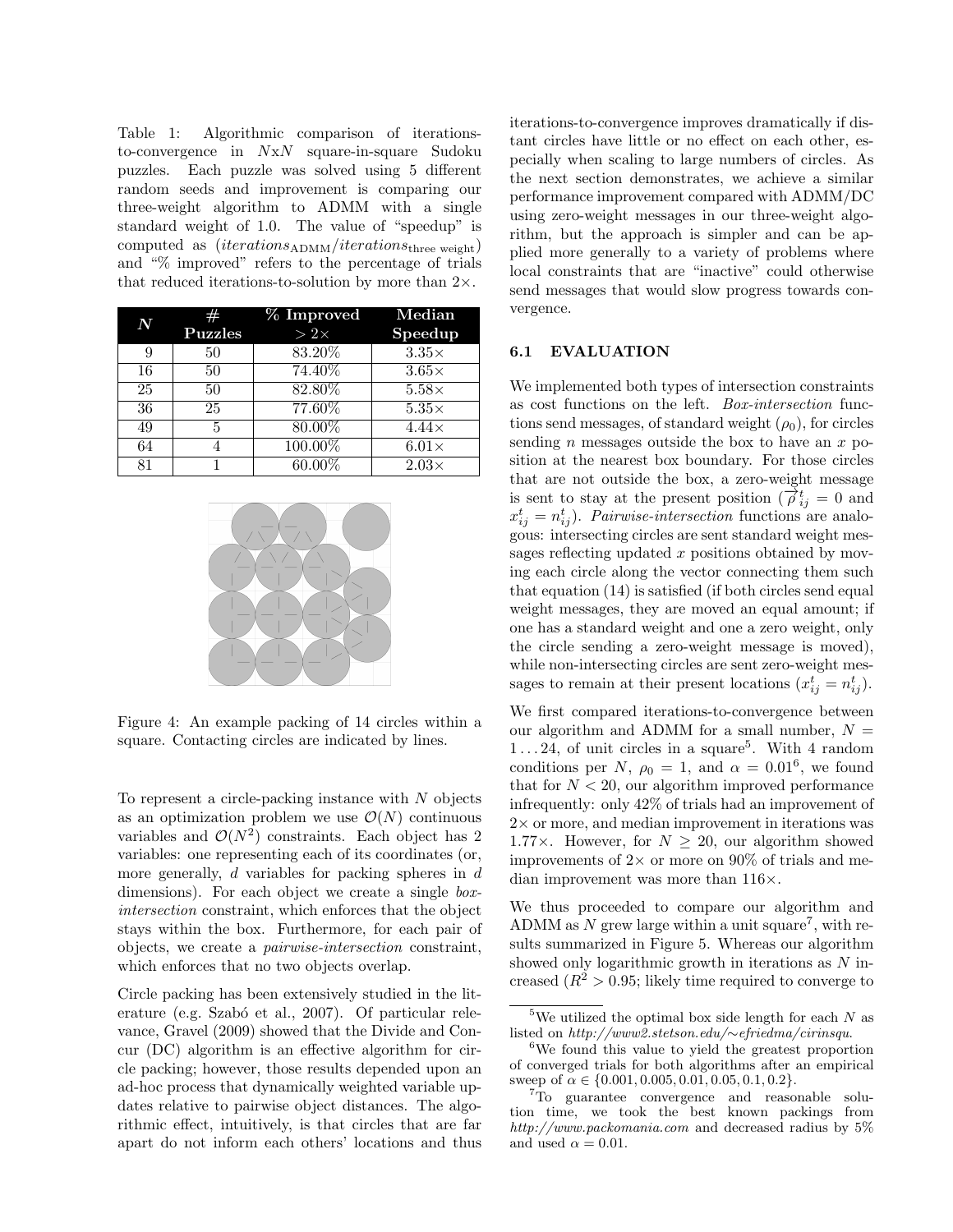

Figure 5: Growth in iterations (y-axis) when performing circle packing with large numbers of circles (x-axis) when comparing ADMM with standard weights of 1.0 and our three-weight algorithm.

a desired numerical tolerance of  $10^{-11}$ ), and remained fewer than 1220 iterations after  $N = 901$ , ADMM with weights of 1.0 increased quadratically  $(R^2 > 0.99)$  and required more than 187, 000 iterations.

We note again that the improvement shown by our three-weight algorithm has a strong intuitive basis. In the standard ADMM/DC algorithm, each circle is effectively being sent a message to stay where it is by every other circle in the system that is not overlapping with it, and this can tremendously slow down convergence when  $N$  is large. By allowing for zero-weight messages from constraints that do not care about the location of a circle, the algorithm becomes focused on those constraints that actually matter.

# 7 COMPARISON WITH BP AND CONCLUSIONS

We conclude with some general remarks, comparing message-passing algorithms based on ADMM with the family of belief propagation (BP) algorithms. These families of algorithms are quite similar, in that they can be described in terms of messages passing back and forth between nodes in a factor graph, until (hopefully) convergence is reached, at which point the desired beliefs can be read off.

The sum-product version of belief propagation, used to compute marginal probabilities in graphical models, has a variational interpretation in that its fixed points correspond to the minimum of the Bethe free energy function (Yedidia et al., 2005). The ADMMbased message-passing algorithms have an even more straightforward variational interpretation—they are directly minimizing an energy. It is in fact quite surprising that the DC algorithm, which at first sight seems to be a projection-based constraint satisfaction algorithm, actually can be derived from an energy minimization procedure.

One apparently significant difference is that BP algorithms maintain messages and beliefs that are prob-

ability distributions, while the ADMM-based algorithms use messages and beliefs that are normally a single value representing the current best guess for the variable. However, this difference is not as great as it might appear, especially when indicator variables are used to represent a discrete variable, as in the example of Sudoku. Thus, the ADMM-based Sudoku algorithms use N binary variables representing the possible state of each cell, so that a collection of N beliefs for one cell have the same dimensionality as a probability distribution that BP would use to represent a belief. In fact, when one uses an indicator variable representation, the ADMM-based algorithms use essentially the same memory space as BP algorithms, and really only differ in the update rules.

In our view, the ADMM-based message-passing algorithms have three important advantages over BP algorithms, all exemplified in the circle-packing problem. The first is that continuous variables are very easy to deal with, in comparison with BP algorithms where quantization of naturally continuous variables must often be used, with a complexity that grows rapidly with the number of quantization levels (Felzenszwalb and Huttenlocher, 2006). BP algorithms exist that deal with continuous variables by sending messages constrained to be Gaussian probability distributions, but the factor graphs that these algorithms can handle only allow for a limited class of possible function costs and constraints (Loeliger, 2004).

The second advantage of ADMM-based algorithms is that they easily handle constraints that would be awkward to deal with in BP, such as the constraint that circles cannot overlap.

The third and perhaps most important advantage is that ADMM-based algorithms will only converge to fixed points that satisfy all the hard constraints in the problem, whereas BP algorithms can converge to fixed points that fail to satisfy all the hard constraints. This is well known in the case of error-correcting decoders when BP-based decoders can converge to "pseudocodewords" (Yedidia et al., 2011). But it is perhaps an even more serious issue in situations, such as circle packing, when BP algorithms converge to noninformative fixed points. In particular, a BP-style algorithm for circle packing would begin with messages from the variables representing the circle centers that would effectively say that the circle has an equal chance of being anywhere within the square. Having received those non-informative messages, the constraints would send out messages that effectively would tell the circles that they have an equal chance of being anywhere within the square, and a non-informative fixed point where all messages continued to give useless flat probability distributions would quickly be reached.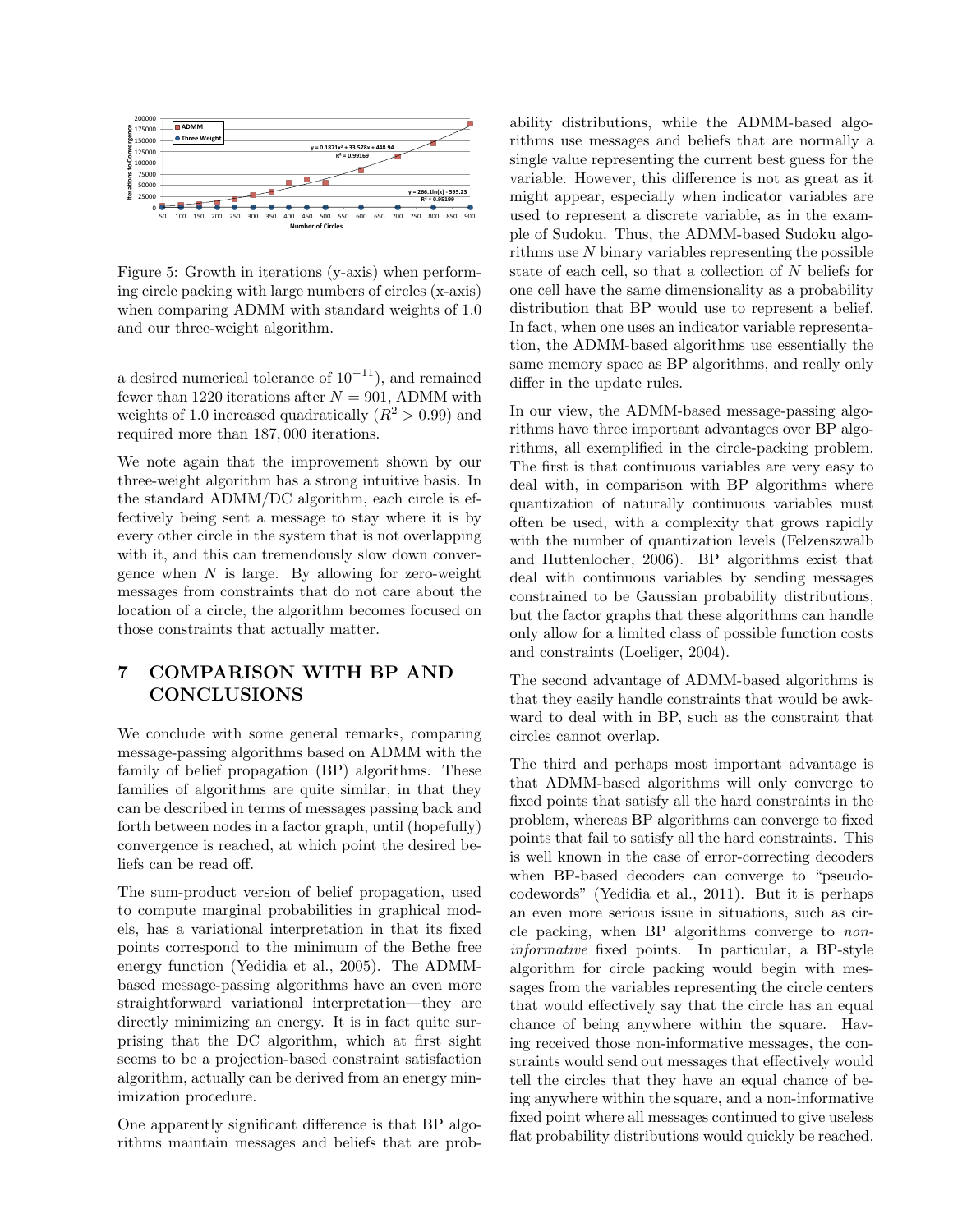Perhaps a clever scheme could be invented that would avoid this problem, but the general tendency of BPbased algorithms to reach non-informative fixed points in the absence of strong local evidence is a problem that the ADMM-based algorithms gracefully avoid.

To summarize, the ADMM-based message-passing algorithms that we have introduced here, in particular the three-weight version that we have shown potentially solves non-convex problems much faster than Divide and Concur algorithms, have important advantages over the more widely used belief propagation algorithms, and we believe these algorithms have a promising future with many possible applications.

#### References

- Afonso, M., Bioucas-Dias, J., and Figueiredo, M. (2011). An augmented lagrangian approach to the constrained optimization formulation of imaging inverse problems. Image Processing, IEEE Transactions on, 20(3):681–695.
- Barman, S., Liu, X., Draper, S., and Recht, B. (2011). Decomposition methods for large scale LP decoding. In Communication, Control, and Computing (Allerton), 2011 49th Annual Allerton Conference on, pages 253–260.
- Bauschke, H. H., Combettes, P. L., and Luke, D. R. (2002). Phase retrieval, error reduction algorithm, and Fienup variants: a view from convex optimization. Journal of the Optical Society of America, 19(7):1334–1345.
- Boyd, S., Parikh, N., Chu, E., Peleato, B., and Eckstein, J. (2011). Distributed optimization and statistical learning via the alternating direction method of multipliers. Foundations and Trends in Machine Learning, 3(1):1–122.
- Boyd, S. and Vandenberghe, L. (2004). Convex optimization. Cambridge University Press.
- Douglas, J. and Rachford, H. (1956). On the numerical solution of heat conduction problems in two and three space variables. Transactions of the American Mathematical Society, 82(2):421–439.
- Elser, V., Rankenburg, I., and Thibault, P. (2007). Searching with iterated maps. Proceedings of the National Academy of Sciences, 104(2):418–423.
- Ercsey-Ravasz, M. and Toroczkai, Z. (2012). The chaos within Sudoku. Scientific Reports, 2.
- Felzenszwalb, P. F. and Huttenlocher, D. P. (2006). Efficient belief propagation for early vision. International Journal of Computer Vision, 70(1):41–54.
- Fienup, J. R. (1982). Phase retrieval algorithms: A comparison. Applied Optics, 21(15):2758–2769.
- Forney Jr, G. D. (2001). Codes on graphs: Normal realizations. Information Theory, IEEE Transactions on,  $47(2):520-548$ .
- Gabay, D. and Mercier, B. (1976). A dual algorithm for the solution of nonlinear variational problems via finite element approximation. Computers  $\mathcal{B}$  Mathematics with Applications, 2(1):17–40.
- Glowinski, R. and Marrocco, A. (1975). Sur l'approximation, par éléments finis d'ordre un, et la résolution, par pénalisization-dualité, d'une class de problèms de Dirichlet non linéare. Revue Française d'Automatique, Informatique, et  $Recherche Opérationelle, 9(2):41–76.$
- Gravel, S. (2009). Using symmetries to solve asymmetric problems. PhD thesis, Cornell University.
- Gravel, S. and Elser, V. (2008). Divide and Concur: A general approach to constraint satisfaction. Physical Review E, 78(3):036706.
- Kschischang, F. R., Frey, B. J., and Loeliger, H.-A. (2001). Factor graphs and the sum-product algorithm. Information Theory, IEEE Transactions on, 47(2):498–519.
- Lions, P. L. and Mercier, B. (1979). Splitting algorithms for the sum of two nonlinear operators. SIAM Journal on Numerical Analysis, 16(6):964–979.
- Loeliger, H.-A. (2004). An introduction to factor graphs. IEEE Signal Processing Magazine,  $21(1):28-41.$
- Martins, A. F., Figueiredo, M. A., Aguiar, P. M., Smith, N. A., and Xing, E. P. (2011). An augmented Lagrangian approach to constrained map inference. In International Conference on Machine Learning, volume 1.
- Simonis, H. (2005). Sudoku as a constraint problem. In Proceedings of the CP Workshop on Modeling and Reformulating Constraint Satisfaction Problems, pages 13–27.
- Szabó, P. G., Markót, T. C., Specht, E., Casado, L., and Garcia, I. (2007). New approaches to circle packing in a square: with program codes. Springer.
- Tack, G. (2009). Constraint propagation models, techniques, implementation. PhD thesis, Saarland University, Germany.
- Yato, T. and Seta, T. (2003). Complexity and completeness of finding another solution and its application to puzzles. IEICE Transactions Fundamentals E, 86(5):1052–1060.
- Yedidia, J., Wang, Y., and Draper, S. (2011). Divide and concur and difference-map BP decoders for LDPC codes. IEEE Transactions on Information Theory, 57(2):786–802.